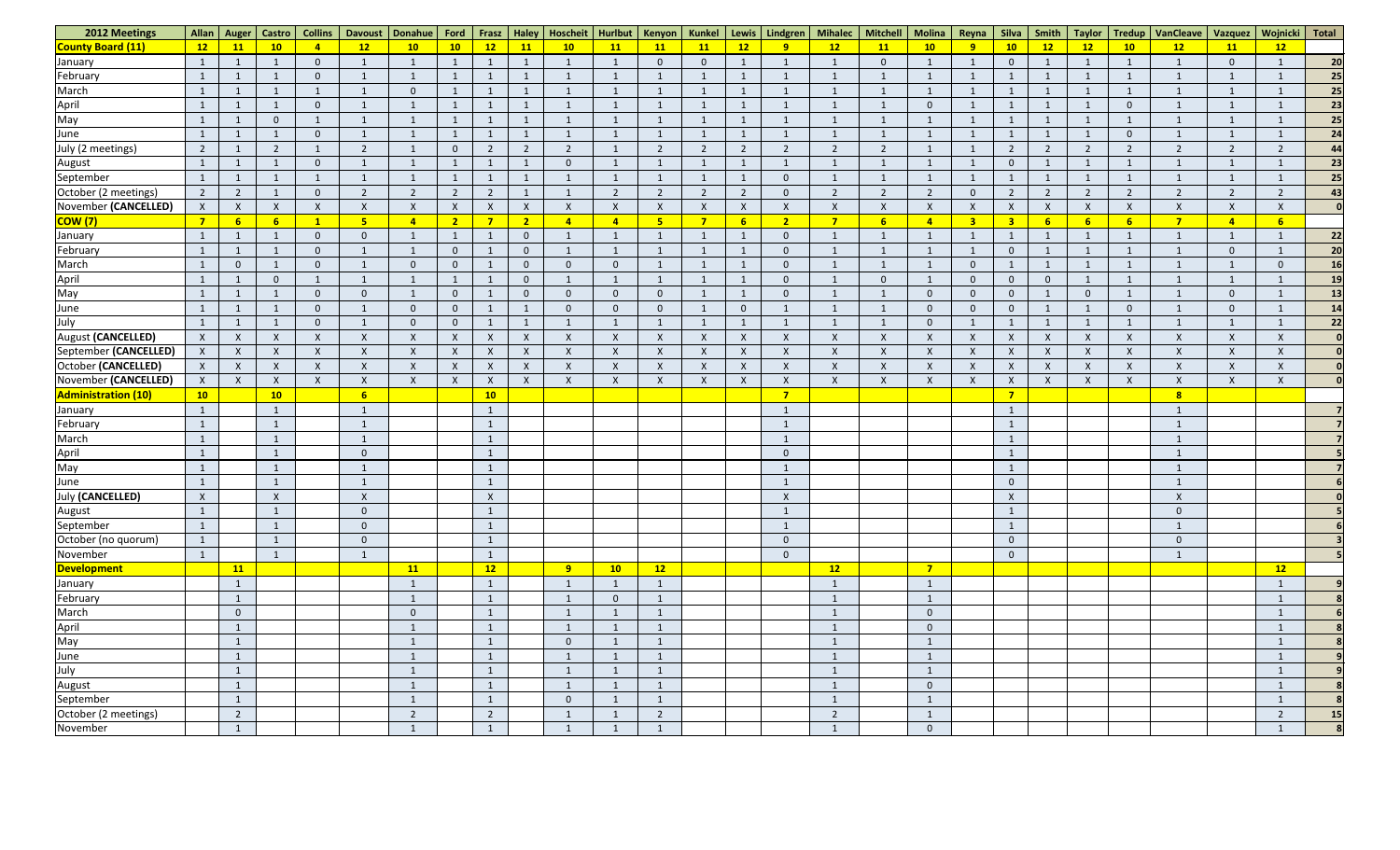| 2012 Meetings              |                | Allan Auger Castro | <b>Collins</b>            |                 | Davoust   Donahue   Ford   Frasz   Haley   Hoscheit   Hurlbut   Kenyon   Kunkel   Lewis   Lindgren   Mihalec   Mitchell   Molina |                |                           |                           |                         |                |                  |                  |                |              |                           | Reyna                     |                         |                           | Silva   Smith   Taylor   Tredup   VanCleave   Vazquez |                | Wojnicki Total   |                 |
|----------------------------|----------------|--------------------|---------------------------|-----------------|----------------------------------------------------------------------------------------------------------------------------------|----------------|---------------------------|---------------------------|-------------------------|----------------|------------------|------------------|----------------|--------------|---------------------------|---------------------------|-------------------------|---------------------------|-------------------------------------------------------|----------------|------------------|-----------------|
| <b>Energy/Eviro. (9)</b>   | 9              |                    | 5 <sub>o</sub>            |                 | 7                                                                                                                                |                | 9                         |                           |                         |                |                  |                  |                |              |                           |                           |                         |                           |                                                       |                | 9                |                 |
| January                    | $\mathbf{1}$   |                    | $\overline{0}$            |                 | $\mathbf 1$                                                                                                                      |                | $\mathbf{1}$              |                           |                         |                |                  |                  |                |              |                           |                           |                         |                           |                                                       |                |                  |                 |
| February                   | $\mathbf{1}$   |                    | $\mathbf{1}$              |                 | $\mathbf{1}$                                                                                                                     |                | $\mathbf{1}$              |                           |                         |                |                  |                  |                |              |                           |                           |                         |                           |                                                       |                |                  |                 |
| March                      | $\overline{1}$ |                    | $\mathbf{1}$              |                 | $\overline{0}$                                                                                                                   |                | $\mathbf{1}$              |                           |                         |                |                  |                  |                |              |                           |                           |                         | $\overline{0}$            |                                                       |                |                  |                 |
|                            | $\mathbf{1}$   |                    | $\mathbf{1}$              |                 | $\mathbf{1}$                                                                                                                     |                | $\mathbf{1}$              |                           |                         |                |                  |                  |                |              |                           |                           |                         |                           |                                                       |                | $\mathbf{1}$     |                 |
| April<br>May               | $\mathbf{1}$   |                    | $\overline{0}$            |                 |                                                                                                                                  |                | $\mathbf{1}$              |                           |                         |                |                  |                  |                |              |                           |                           |                         |                           |                                                       |                |                  |                 |
| June                       | $\mathbf{1}$   |                    | $\mathbf{1}$              |                 | $\overline{0}$                                                                                                                   |                | $\mathbf{1}$              |                           |                         |                |                  |                  |                |              |                           |                           |                         | - 1                       |                                                       |                | $\mathbf{1}$     |                 |
| <b>July (CANCELLED)</b>    | $\mathsf{X}$   |                    | $\boldsymbol{\mathsf{X}}$ |                 | $\lambda$                                                                                                                        |                | $\boldsymbol{\mathsf{X}}$ |                           |                         |                |                  |                  |                |              |                           |                           |                         | $\boldsymbol{\mathsf{X}}$ |                                                       |                | $\mathsf{X}$     |                 |
| August                     | $\overline{1}$ |                    | $\mathbf{1}$              |                 | -1                                                                                                                               |                | $\mathbf{1}$              |                           |                         |                |                  |                  |                |              |                           |                           |                         |                           |                                                       |                |                  |                 |
| September                  | $\mathbf{1}$   |                    | $\overline{0}$            |                 |                                                                                                                                  |                | $\mathbf{1}$              |                           |                         |                |                  |                  |                |              |                           |                           |                         | $\overline{0}$            |                                                       |                |                  |                 |
| October                    | $\mathbf{1}$   |                    | $\overline{0}$            |                 | $\mathbf{1}$                                                                                                                     |                | $\mathbf{1}$              |                           |                         |                |                  |                  |                |              |                           |                           |                         |                           |                                                       |                |                  |                 |
| November (CANCELLED)       | $\mathsf{X}$   |                    | $\mathsf{X}$              |                 | $\lambda$                                                                                                                        |                | $\mathsf{X}$              |                           |                         |                | $\boldsymbol{X}$ |                  |                |              |                           |                           |                         | $\mathsf{X}$              |                                                       |                | $\boldsymbol{X}$ |                 |
| <b>Executive (11)</b>      |                |                    |                           | 9               |                                                                                                                                  |                | 10                        | 9                         | <b>11</b>               | 8              |                  | 8                | 8              | 9            | 9 <sup>°</sup>            |                           |                         |                           | $\overline{7}$                                        | 9              | 11               |                 |
| January                    |                |                    |                           | $\overline{0}$  |                                                                                                                                  |                | $\mathbf{1}$              | $\overline{1}$            |                         | $\overline{0}$ |                  | $\mathbf{1}$     |                | $\mathbf{1}$ | $\overline{0}$            |                           |                         |                           | $\mathbf{1}$                                          | $\mathbf{1}$   |                  |                 |
| February                   |                |                    |                           |                 |                                                                                                                                  |                | $\mathbf{1}$              | -1                        |                         |                |                  | $\mathbf{1}$     |                | $\mathbf{0}$ |                           |                           |                         |                           | $\mathbf{1}$                                          | $\mathbf{1}$   |                  | 11              |
| March                      |                |                    |                           | $\overline{1}$  |                                                                                                                                  |                | $\mathbf{1}$              | $\overline{1}$            |                         |                |                  | $\mathbf{1}$     | $\overline{0}$ |              | $\mathbf{1}$              |                           |                         |                           | $\theta$                                              | $\mathbf{1}$   |                  | 10 <sup>1</sup> |
| April (2 meetings)         |                |                    |                           |                 |                                                                                                                                  |                | $\overline{2}$            |                           | $\overline{2}$          |                |                  | $\mathbf{1}$     | $\overline{2}$ |              |                           |                           |                         |                           |                                                       | $\overline{2}$ | $\mathcal{D}$    | 17              |
| May                        |                |                    |                           | -1              |                                                                                                                                  |                | $\mathbf{1}$              | $\Omega$                  |                         |                |                  | 1                |                |              | $\mathbf{1}$              |                           |                         |                           | 1                                                     | $\overline{0}$ |                  | 10              |
| June                       |                |                    |                           |                 |                                                                                                                                  |                | $\overline{0}$            |                           |                         |                |                  | $\mathbf{1}$     |                | $\mathbf{1}$ |                           |                           |                         |                           | $\overline{0}$                                        | $\overline{0}$ |                  |                 |
| July                       |                |                    |                           | -1              |                                                                                                                                  |                | $\mathbf{1}$              | $\mathbf{1}$              |                         | $\overline{0}$ |                  | $\overline{0}$   |                | $\mathbf{1}$ | $\overline{1}$            |                           |                         |                           | 1                                                     | $\mathbf{1}$   |                  | 10              |
| August                     |                |                    |                           |                 |                                                                                                                                  |                | $\mathbf{1}$              | $\mathbf{1}$              |                         |                |                  | $\mathbf{1}$     |                | $\mathbf{1}$ |                           |                           |                         |                           | $\overline{0}$                                        | $\mathbf{1}$   |                  | 11              |
| September                  |                |                    |                           | -1              |                                                                                                                                  |                | $\mathbf{1}$              | -1                        |                         |                |                  | $\mathbf{1}$     | $\overline{0}$ | $\mathbf{1}$ | $\mathbf 1$               |                           |                         |                           | $\mathbf{1}$                                          | $\mathbf{1}$   |                  | 11              |
| October                    |                |                    |                           | $\mathbf{1}$    |                                                                                                                                  |                | $\mathbf{1}$              | $\mathbf{1}$              | $\overline{1}$          | $\mathbf{1}$   |                  | $\overline{0}$   | $\overline{0}$ | $\mathbf{1}$ | $\mathbf{1}$              |                           |                         |                           | $\mathbf{1}$                                          | $\mathbf{1}$   |                  | 10              |
| November (CANCELLED)       |                |                    |                           | $\mathsf{X}$    |                                                                                                                                  |                | $\mathsf{X}$              | $\boldsymbol{\mathsf{X}}$ | $\mathsf{X}$            | $\mathsf{X}$   |                  | $\boldsymbol{X}$ | $\mathsf{X}$   | $\mathsf{X}$ | $\boldsymbol{\mathsf{X}}$ |                           |                         |                           |                                                       |                |                  |                 |
| <b>Finance/Budget (13)</b> |                | 13                 |                           | 10 <sub>1</sub> |                                                                                                                                  | 12             |                           | $\overline{7}$            | $\overline{7}$          |                |                  | 10               |                |              | 13                        |                           |                         |                           |                                                       |                |                  |                 |
| January (on 2/2)           |                | $\mathbf{1}$       |                           | $\overline{0}$  |                                                                                                                                  | $\mathbf{1}$   |                           | $\mathbf{1}$              | $\overline{0}$          |                |                  | $\mathbf{1}$     |                |              | $\mathbf{1}$              |                           |                         |                           |                                                       |                |                  |                 |
| February                   |                | $\mathbf{1}$       |                           | $\overline{1}$  |                                                                                                                                  | $\mathbf{1}$   |                           | $\Omega$                  | $\mathbf 0$             |                |                  | $\mathbf{1}$     |                |              | $\mathbf{1}$              |                           |                         |                           |                                                       |                |                  |                 |
| March                      |                | $\mathbf 1$        |                           |                 |                                                                                                                                  | $\mathbf{1}$   |                           | $\overline{0}$            | $\mathbf 0$             |                |                  | $\mathbf{1}$     |                |              | $\mathbf{1}$              |                           |                         |                           |                                                       |                |                  |                 |
| April<br>May<br>June       |                | $\mathbf{1}$       |                           | $\mathbf{1}$    |                                                                                                                                  | $\mathbf{1}$   |                           | $\overline{0}$            | $\mathbf 0$             |                |                  | $\mathbf{1}$     |                |              | $\mathbf{1}$              |                           |                         |                           |                                                       |                |                  |                 |
|                            |                | $\mathbf{1}$       |                           |                 |                                                                                                                                  | $\mathbf{1}$   |                           | $\mathbf 0$               |                         |                |                  | $\overline{0}$   |                |              | -1                        |                           |                         |                           |                                                       |                |                  |                 |
|                            |                | 1                  |                           | $\overline{1}$  |                                                                                                                                  | $\mathbf{1}$   |                           | $\mathbf{1}$              | $\overline{0}$          |                |                  | $\mathbf{1}$     |                |              | $\mathbf{1}$              |                           |                         |                           |                                                       |                |                  |                 |
| July                       |                | $\overline{1}$     |                           |                 |                                                                                                                                  | $\overline{0}$ |                           | $\Omega$                  |                         |                |                  | $\overline{0}$   |                |              | $\overline{1}$            |                           |                         |                           |                                                       |                |                  |                 |
| August                     |                | 1                  |                           | $\overline{1}$  |                                                                                                                                  | $\mathbf{1}$   |                           | $\mathbf{1}$              |                         |                |                  | $\mathbf{1}$     |                |              | $\mathbf{1}$              |                           |                         |                           |                                                       |                |                  |                 |
| September (3 MEETINGS)     |                | $\overline{3}$     |                           | $\overline{2}$  |                                                                                                                                  | $\overline{3}$ |                           | $\overline{2}$            | $\overline{\mathbf{3}}$ |                |                  | $\overline{2}$   |                |              | $\mathbf{3}$              |                           |                         |                           |                                                       |                |                  | 18              |
| October                    |                | $\mathbf{1}$       |                           |                 |                                                                                                                                  | $\mathbf{1}$   |                           | $\mathbf 1$               | $\mathbf 0$             |                |                  | $\mathbf{1}$     |                |              | $\mathbf 1$               |                           |                         |                           |                                                       |                |                  |                 |
| November                   |                | 1                  |                           | $\mathbf{0}$    |                                                                                                                                  | $\mathbf{1}$   |                           | $\mathbf{1}$              |                         |                |                  | $\mathbf{1}$     |                |              | $\mathbf{1}$              |                           |                         |                           |                                                       |                |                  |                 |
| Human Services (11)        | 10             |                    |                           |                 |                                                                                                                                  | 9              |                           | $5\overline{5}$           |                         |                |                  | 11               |                |              |                           | $\overline{7}$            | 10                      |                           | 5 <sub>o</sub>                                        |                |                  |                 |
| January<br>February        | $\mathbf{1}$   |                    |                           |                 |                                                                                                                                  | $\mathbf{1}$   |                           | $\mathbf{1}$              |                         |                |                  | $\mathbf{1}$     |                |              |                           | $\overline{1}$            |                         |                           | $\mathbf{1}$                                          |                |                  |                 |
|                            | $\mathbf{1}$   |                    |                           |                 |                                                                                                                                  | $\mathbf{1}$   |                           | $\mathbf 1$               |                         |                |                  | $\mathbf{1}$     |                |              |                           | $\mathbf{1}$              |                         |                           | $\mathbf{1}$                                          |                |                  |                 |
| March                      | $\mathbf{1}$   |                    |                           |                 |                                                                                                                                  | $\mathbf{1}$   |                           | $\mathbf{1}$              |                         |                |                  | $\mathbf{1}$     |                |              |                           | $\mathbf{1}$              | $\overline{1}$          |                           | $\mathbf{1}$                                          |                |                  |                 |
| April                      | $\overline{1}$ |                    |                           |                 |                                                                                                                                  | $\mathbf{1}$   |                           | $\mathbf 0$               |                         |                |                  | $\mathbf{1}$     |                |              |                           | $\mathbf{1}$              |                         |                           | $\overline{0}$                                        |                |                  |                 |
| May                        | $\mathbf{1}$   |                    |                           |                 |                                                                                                                                  | $\mathbf{1}$   |                           | $\mathbf{0}$              |                         |                |                  | $\mathbf{1}$     |                |              |                           | $\mathbf{1}$              | $\overline{0}$          |                           | $\mathbf{1}$                                          |                |                  |                 |
| $\frac{1}{\text{June}}$    | $\mathbf{1}$   |                    |                           |                 |                                                                                                                                  | $\overline{0}$ |                           | $\mathbf 0$               |                         |                |                  | $\mathbf{1}$     |                |              |                           | $\mathbf{1}$              |                         |                           | $\mathbf{0}$                                          |                |                  |                 |
| <b>July (CANCELLED)</b>    | $\mathsf{X}$   |                    |                           |                 |                                                                                                                                  | $\mathsf{X}$   |                           | $\mathsf{X}$              |                         |                |                  | X                |                |              |                           | $\boldsymbol{\mathsf{X}}$ | $\mathsf{X}$            |                           | $\boldsymbol{X}$                                      |                |                  |                 |
| August                     | $\overline{1}$ |                    |                           |                 |                                                                                                                                  | $\overline{0}$ |                           | $\overline{0}$            |                         |                |                  | $\mathbf{1}$     |                |              |                           | $\mathbf{1}$              |                         |                           | $\theta$                                              |                |                  |                 |
| September                  | $\mathbf{1}$   |                    |                           |                 |                                                                                                                                  | $\mathbf{1}$   |                           | $\mathbf{1}$              |                         |                |                  | $\mathbf{1}$     |                |              |                           | $\overline{0}$            | $\mathbf{1}$            |                           | $\mathbf{1}$                                          |                |                  |                 |
| October                    | $\overline{0}$ |                    |                           |                 |                                                                                                                                  | $\mathbf{1}$   |                           | $\mathbf{1}$              |                         |                |                  | $\mathbf{1}$     |                |              |                           | $\overline{0}$            |                         |                           | $\theta$                                              |                |                  |                 |
| November                   | $\mathbf{1}$   |                    |                           |                 |                                                                                                                                  | $\mathbf{1}$   |                           | $\overline{0}$            |                         |                |                  | $\mathbf{1}$     |                |              |                           | $\overline{0}$            | $\mathbf{1}$            |                           | $\mathbf{0}$                                          |                |                  |                 |
| December                   | $\mathbf{1}$   |                    |                           |                 |                                                                                                                                  | $\mathbf{1}$   |                           | $\overline{0}$            |                         |                |                  | $\mathbf{1}$     |                |              |                           |                           | $\overline{\mathbf{1}}$ |                           |                                                       |                |                  |                 |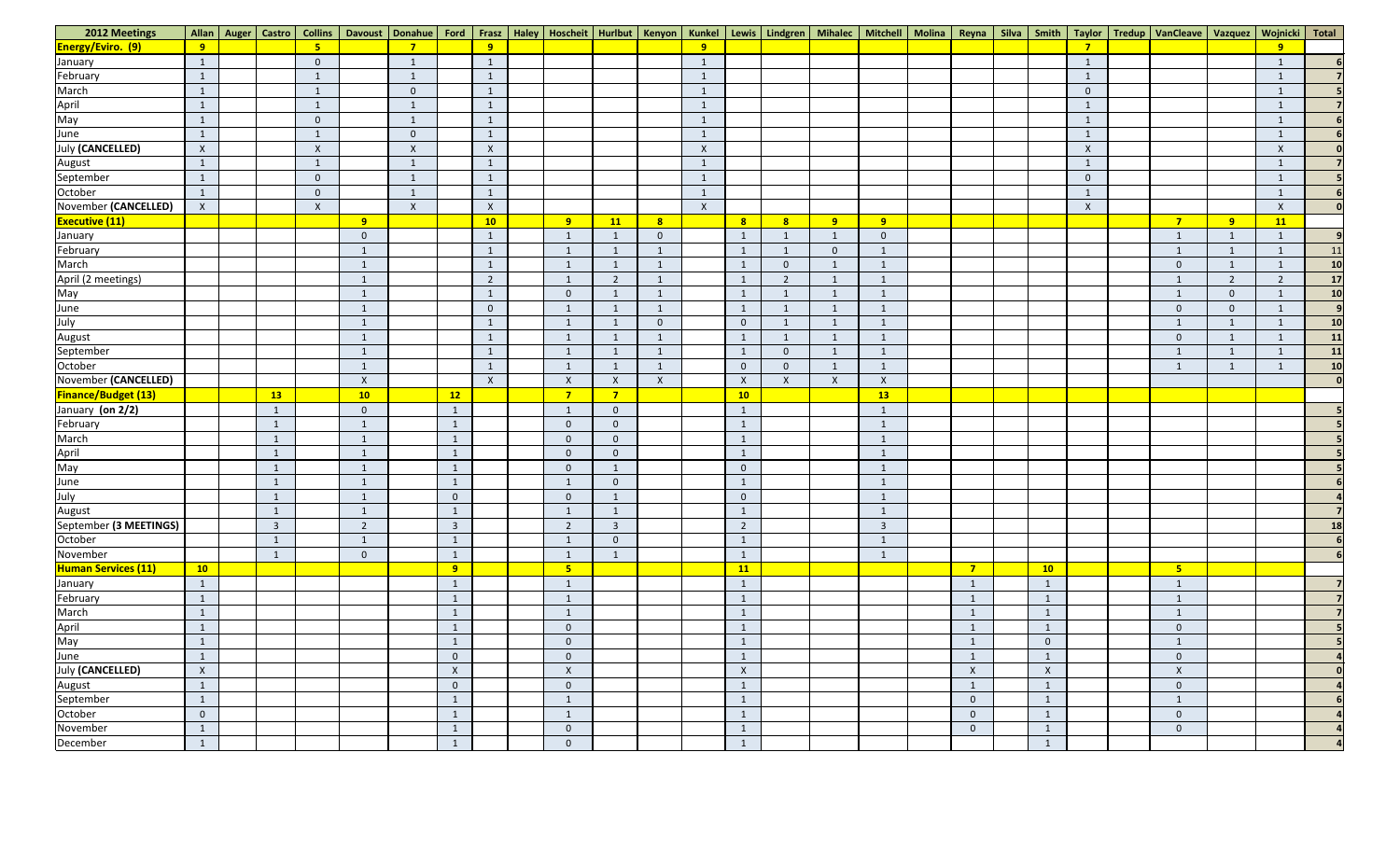| 2012 Meetings                                                           |                  |                           |                  |                           |                |                |  |                |                           |                  |                           |                |                |                         |                    |                         |              |                | Allan   Auger   Castro   Collins   Davoust   Donahue   Ford   Frasz   Haley   Hoscheit   Hurlbut   Kenyon   Kunkel   Lewis   Lindgren   Mihalec   Mitchell   Molina   Reyna   Silva   Smith   Taylor   Tredup   VanCleave   Va |                |          |
|-------------------------------------------------------------------------|------------------|---------------------------|------------------|---------------------------|----------------|----------------|--|----------------|---------------------------|------------------|---------------------------|----------------|----------------|-------------------------|--------------------|-------------------------|--------------|----------------|--------------------------------------------------------------------------------------------------------------------------------------------------------------------------------------------------------------------------------|----------------|----------|
| Judicial/Pub.Sfty. (10)                                                 | 10               | 9                         |                  | 10 <sub>1</sub>           | 9              |                |  | 8              |                           | 8                |                           |                | 8 <sup>2</sup> |                         |                    |                         |              |                |                                                                                                                                                                                                                                |                |          |
| January                                                                 | - 1              | - 1                       |                  | $\overline{1}$            | $\overline{0}$ |                |  | $\overline{0}$ |                           | 1                |                           |                | $\mathbf{0}$   |                         |                    |                         |              |                |                                                                                                                                                                                                                                |                |          |
| February                                                                | $\overline{1}$   | $\mathbf{1}$              |                  | 1                         | $\mathbf{1}$   |                |  | $\mathbf{1}$   |                           | $\mathbf{1}$     |                           |                | $\mathbf{1}$   |                         |                    |                         |              |                |                                                                                                                                                                                                                                |                |          |
| March                                                                   |                  |                           |                  | $\overline{1}$            | $\mathbf{1}$   |                |  | $\overline{1}$ |                           | $\mathbf{1}$     |                           |                | $\mathbf{1}$   |                         |                    |                         |              |                |                                                                                                                                                                                                                                |                |          |
| April<br>May                                                            | $\mathbf{1}$     | -1                        |                  | $\mathbf{1}$              | $\mathbf{1}$   |                |  | $\mathbf{1}$   |                           | $\mathbf{1}$     |                           |                | $\overline{0}$ |                         |                    |                         |              |                |                                                                                                                                                                                                                                |                |          |
|                                                                         |                  | - 1                       |                  | -1                        | $\mathbf{1}$   |                |  | $\mathbf{1}$   |                           | $\overline{0}$   |                           |                | -1             |                         |                    |                         |              |                |                                                                                                                                                                                                                                |                |          |
| June                                                                    | $\mathbf{1}$     | $\overline{0}$            |                  | $\mathbf{1}$              | $\mathbf{1}$   |                |  | $\mathbf{1}$   |                           | $\mathbf{1}$     |                           |                | $\mathbf{1}$   |                         |                    |                         |              |                |                                                                                                                                                                                                                                |                |          |
| <b>July (CANCELLED)</b>                                                 | $\boldsymbol{X}$ | $\lambda$                 |                  | $\boldsymbol{\mathsf{X}}$ | $\mathsf{X}$   |                |  | $\mathsf{X}$   |                           | $\boldsymbol{X}$ |                           |                | $\mathsf{X}$   |                         |                    |                         |              |                |                                                                                                                                                                                                                                |                |          |
| August<br>September                                                     | $\sqrt{1}$       | $\mathbf{1}$              |                  | -1                        | $\mathbf{1}$   |                |  | $\overline{0}$ |                           | $\mathbf{1}$     |                           |                | $\mathbf{1}$   |                         |                    |                         |              |                |                                                                                                                                                                                                                                |                |          |
|                                                                         |                  | - 1                       |                  | 1                         | $\mathbf{1}$   |                |  | $\mathbf{1}$   |                           | $\mathbf{1}$     |                           |                | $\mathbf{1}$   |                         |                    |                         |              |                |                                                                                                                                                                                                                                |                |          |
| October                                                                 | $\mathbf{1}$     | - 1                       |                  | $\mathbf{1}$              | $\mathbf{1}$   |                |  | $\overline{1}$ |                           | $\mathbf{1}$     |                           |                | $\mathbf{1}$   |                         |                    |                         |              |                |                                                                                                                                                                                                                                |                |          |
| November                                                                | - 1              | $\mathbf{1}$              |                  | 1                         | $\mathbf{1}$   |                |  | -1             |                           | $\overline{0}$   |                           |                | $\mathbf{1}$   |                         |                    |                         |              |                |                                                                                                                                                                                                                                |                |          |
| Legislative (6)                                                         | 6                | 6                         |                  |                           |                | 6 <sup>1</sup> |  |                |                           |                  |                           |                |                | $\overline{\mathbf{3}}$ |                    | $\overline{\mathbf{3}}$ | 6            |                |                                                                                                                                                                                                                                | 5 <sub>o</sub> |          |
| January                                                                 | $\mathbf{1}$     | -1                        |                  |                           |                | $\mathbf{1}$   |  |                |                           |                  |                           |                |                | $\overline{1}$          |                    | $\overline{0}$          |              |                |                                                                                                                                                                                                                                | $\mathbf{1}$   |          |
| February                                                                | $\mathbf{1}$     | $\mathbf{1}$              |                  |                           |                | $\mathbf{1}$   |  |                |                           |                  |                           |                |                | $\overline{0}$          |                    | $\mathbf{1}$            |              |                |                                                                                                                                                                                                                                | $\mathbf{1}$   |          |
| March                                                                   |                  | -1                        |                  |                           |                | $\mathbf{1}$   |  |                |                           |                  |                           |                |                | $\overline{0}$          |                    | $\mathbf{1}$            |              |                |                                                                                                                                                                                                                                | $\mathbf{1}$   |          |
| April<br>May (CANCELLED)                                                |                  |                           |                  |                           |                | $\mathbf{1}$   |  |                |                           |                  |                           |                |                |                         |                    | $\overline{0}$          |              |                |                                                                                                                                                                                                                                | $\overline{0}$ |          |
|                                                                         | $\mathsf{X}$     | $\mathsf{X}$              |                  |                           |                | $\mathsf{X}$   |  |                |                           |                  |                           |                |                | $\mathsf{X}$            |                    | $\boldsymbol{X}$        | $\mathsf{X}$ |                |                                                                                                                                                                                                                                | X              |          |
| June (CANCELLED)                                                        | $\boldsymbol{X}$ | $\mathsf{X}$              |                  |                           |                | $\mathsf{X}$   |  |                |                           |                  |                           |                |                | $\mathsf{X}$            |                    | $\mathsf{X}$            | $\mathsf{X}$ |                |                                                                                                                                                                                                                                | $\mathsf{X}$   |          |
| <b>July (CANCELLED)</b>                                                 | $\mathsf{X}$     | $\boldsymbol{\mathsf{X}}$ |                  |                           |                | $\mathsf X$    |  |                |                           |                  |                           |                |                | $\mathsf{X}$            |                    | $\boldsymbol{X}$        | $\mathsf{X}$ |                |                                                                                                                                                                                                                                | X              |          |
| August<br>September                                                     |                  | 1                         |                  |                           |                | $\mathbf{1}$   |  |                |                           |                  |                           |                |                | $\mathbf{1}$            |                    | $\overline{0}$          |              |                |                                                                                                                                                                                                                                | $\mathbf{1}$   |          |
|                                                                         | $\overline{1}$   | $\mathbf{1}$              |                  |                           |                | $\mathbf{1}$   |  |                |                           |                  |                           |                |                | $\overline{0}$          |                    | $\mathbf{1}$            |              |                |                                                                                                                                                                                                                                | $\mathbf{1}$   |          |
| October (CANCELLED)                                                     | $\mathsf{X}$     | X                         |                  |                           |                | $\mathsf{X}$   |  |                |                           |                  |                           |                |                | $\mathsf{X}$            |                    | $\boldsymbol{X}$        | $\mathsf{X}$ |                |                                                                                                                                                                                                                                | $\mathsf{X}$   |          |
| November (CANCELLED)                                                    | $\mathsf{X}$     | $\mathsf{X}$              |                  |                           |                | $\mathsf{X}$   |  |                |                           |                  |                           |                |                | $\mathsf{X}$            |                    | $\boldsymbol{X}$        | $\mathsf{X}$ |                |                                                                                                                                                                                                                                | $\mathsf{X}$   |          |
| <b>Public Health (9)</b>                                                |                  |                           | $\overline{4}$   |                           |                |                |  |                | $\mathbf{8}$              | 8                |                           | 9 <sup>°</sup> |                |                         |                    |                         | 8            | $\overline{7}$ | 8                                                                                                                                                                                                                              |                |          |
| January                                                                 |                  |                           | $\mathbf{1}$     |                           |                |                |  |                |                           | $\mathbf{1}$     |                           | $\mathbf{1}$   |                |                         |                    |                         |              | $\mathbf{1}$   | $\Omega$                                                                                                                                                                                                                       |                |          |
| February (CANCELLED)                                                    |                  |                           | $\mathsf{X}$     |                           |                |                |  |                | $\boldsymbol{\mathsf{X}}$ | $\boldsymbol{X}$ |                           | $\mathsf{X}$   |                |                         |                    |                         | $\mathsf{X}$ | $\mathsf{X}$   | $\boldsymbol{\mathsf{X}}$                                                                                                                                                                                                      |                |          |
|                                                                         |                  |                           | $\mathbf{0}$     |                           |                |                |  |                |                           | $\mathbf{1}$     |                           | $\mathbf{1}$   |                |                         |                    |                         |              | $\mathbf{1}$   |                                                                                                                                                                                                                                |                |          |
| March<br>April<br>May<br>June<br>July<br>August<br>September<br>October |                  |                           | $\overline{0}$   |                           |                |                |  |                |                           | $\mathbf{1}$     |                           | $\mathbf{1}$   |                |                         |                    |                         |              | $\mathbf{1}$   | $\overline{1}$                                                                                                                                                                                                                 |                |          |
|                                                                         |                  |                           | $\overline{0}$   |                           |                |                |  |                |                           | $\mathbf{1}$     |                           | $\overline{1}$ |                |                         |                    |                         | $\mathbf{0}$ | $\overline{0}$ | $\overline{1}$                                                                                                                                                                                                                 |                |          |
|                                                                         |                  |                           | $\mathbf{1}$     |                           |                |                |  |                |                           | 1                |                           | $\mathbf{1}$   |                |                         |                    |                         |              | $\mathbf{0}$   | 1                                                                                                                                                                                                                              |                |          |
|                                                                         |                  |                           | $\overline{0}$   |                           |                |                |  |                |                           | $\mathbf{0}$     |                           | $\overline{1}$ |                |                         |                    |                         |              |                | $\overline{1}$                                                                                                                                                                                                                 |                |          |
|                                                                         |                  |                           | $\mathbf{1}$     |                           |                |                |  |                |                           | $\mathbf{1}$     |                           | $\mathbf{1}$   |                |                         |                    |                         |              | $\overline{1}$ | $\mathbf{1}$                                                                                                                                                                                                                   |                |          |
|                                                                         |                  |                           | $\overline{0}$   |                           |                |                |  |                | $\overline{0}$            | $\overline{1}$   |                           | $\overline{1}$ |                |                         |                    |                         |              | $\mathbf{1}$   | $\overline{1}$                                                                                                                                                                                                                 |                |          |
|                                                                         |                  |                           | $\mathbf{1}$     |                           |                |                |  |                |                           | 1                |                           | $\overline{1}$ |                |                         |                    |                         |              | $\overline{1}$ | 1                                                                                                                                                                                                                              |                |          |
| November (CANCELLED)                                                    |                  |                           | $\mathsf{X}$     |                           |                |                |  |                | $\boldsymbol{X}$          | $\boldsymbol{X}$ |                           | $\mathsf{X}$   |                |                         |                    |                         | $\mathsf{X}$ | $\mathsf{X}$   | $\boldsymbol{\mathsf{X}}$                                                                                                                                                                                                      |                | $\Omega$ |
| <b>Public Service (8)</b>                                               |                  |                           | $\overline{4}$   |                           |                |                |  |                | $\mathbf{A}$              |                  | 8                         |                |                |                         | $\overline{7}$     |                         |              | 5 <sub>o</sub> | $\overline{7}$                                                                                                                                                                                                                 | $\overline{4}$ |          |
| January<br>February                                                     |                  |                           | $\mathbf{1}$     |                           |                |                |  |                |                           |                  |                           |                |                |                         | $\mathbf{1}$       |                         |              | $\overline{0}$ | $\mathbf{1}$                                                                                                                                                                                                                   | $\mathbf{1}$   |          |
|                                                                         |                  |                           | $\mathbf{1}$     |                           |                |                |  |                |                           |                  |                           |                |                |                         | $\mathbf{1}$       |                         |              | $\mathbf{1}$   | 1                                                                                                                                                                                                                              | $\overline{0}$ |          |
| March                                                                   |                  |                           | $\overline{0}$   |                           |                |                |  |                | $\Omega$                  |                  | $\blacksquare$            |                |                |                         | $\mathbf{1}$       |                         |              | $\mathbf{1}$   | $\mathbf{1}$                                                                                                                                                                                                                   | $\mathbf{1}$   |          |
|                                                                         |                  |                           | $\mathbf{1}$     |                           |                |                |  |                | $\Omega$                  |                  | $\tilde{ }$               |                |                |                         | $\mathbf{1}$       |                         |              | $\mathbf{1}$   | $\mathbf{1}$                                                                                                                                                                                                                   | $\mathbf{1}$   |          |
| April<br>May<br>June                                                    |                  |                           | $\overline{0}$   |                           |                |                |  |                | $\overline{0}$            |                  | $\mathbf{1}$              |                |                |                         | $\mathbf{1}$       |                         |              | $\mathbf{1}$   | $\mathbf{1}$                                                                                                                                                                                                                   | $\overline{0}$ |          |
|                                                                         |                  |                           | $\mathbf{1}$     |                           |                |                |  |                |                           |                  | $\tilde{ }$               |                |                |                         | $\mathbf{1}$       |                         |              | $\overline{0}$ | $\mathbf{1}$                                                                                                                                                                                                                   | $\overline{0}$ |          |
| <b>July (CANCELLED)</b>                                                 |                  |                           | $\boldsymbol{X}$ |                           |                |                |  |                | $\boldsymbol{X}$          |                  | $\boldsymbol{\mathsf{X}}$ |                |                |                         | $\boldsymbol{X}$   |                         |              | $\mathsf{X}$   | $\boldsymbol{X}$                                                                                                                                                                                                               | $\mathsf{X}$   |          |
| August                                                                  |                  |                           | $\overline{0}$   |                           |                |                |  |                |                           |                  |                           |                |                |                         | $\mathbf{1}$       |                         |              | $\mathbf{1}$   | $\theta$                                                                                                                                                                                                                       | $\overline{0}$ |          |
| September (no quorum)                                                   |                  |                           | $\overline{0}$   |                           |                |                |  |                | $\overline{0}$            |                  | $\lceil$                  |                |                |                         | $\overline{0}$     |                         |              | $\overline{0}$ | $\mathbf{1}$                                                                                                                                                                                                                   | $\mathbf{1}$   |          |
| October (CANCELLED)                                                     |                  |                           | $\pmb{\times}$   |                           |                |                |  |                | $\boldsymbol{\mathsf{X}}$ |                  | $\boldsymbol{\mathsf{X}}$ |                |                |                         | $\pmb{\mathsf{X}}$ |                         |              | $\mathsf{X}$   | $\boldsymbol{\mathsf{X}}$                                                                                                                                                                                                      | $\mathsf{X}$   |          |
| November (CANCELLED)                                                    |                  |                           | $\mathsf{X}$     |                           |                |                |  |                | $\boldsymbol{\mathsf{X}}$ |                  | $\boldsymbol{\mathsf{X}}$ |                |                |                         | $\mathsf{X}$       |                         |              | $\mathsf{X}$   | $\boldsymbol{X}$                                                                                                                                                                                                               | $\mathsf{X}$   | $\Omega$ |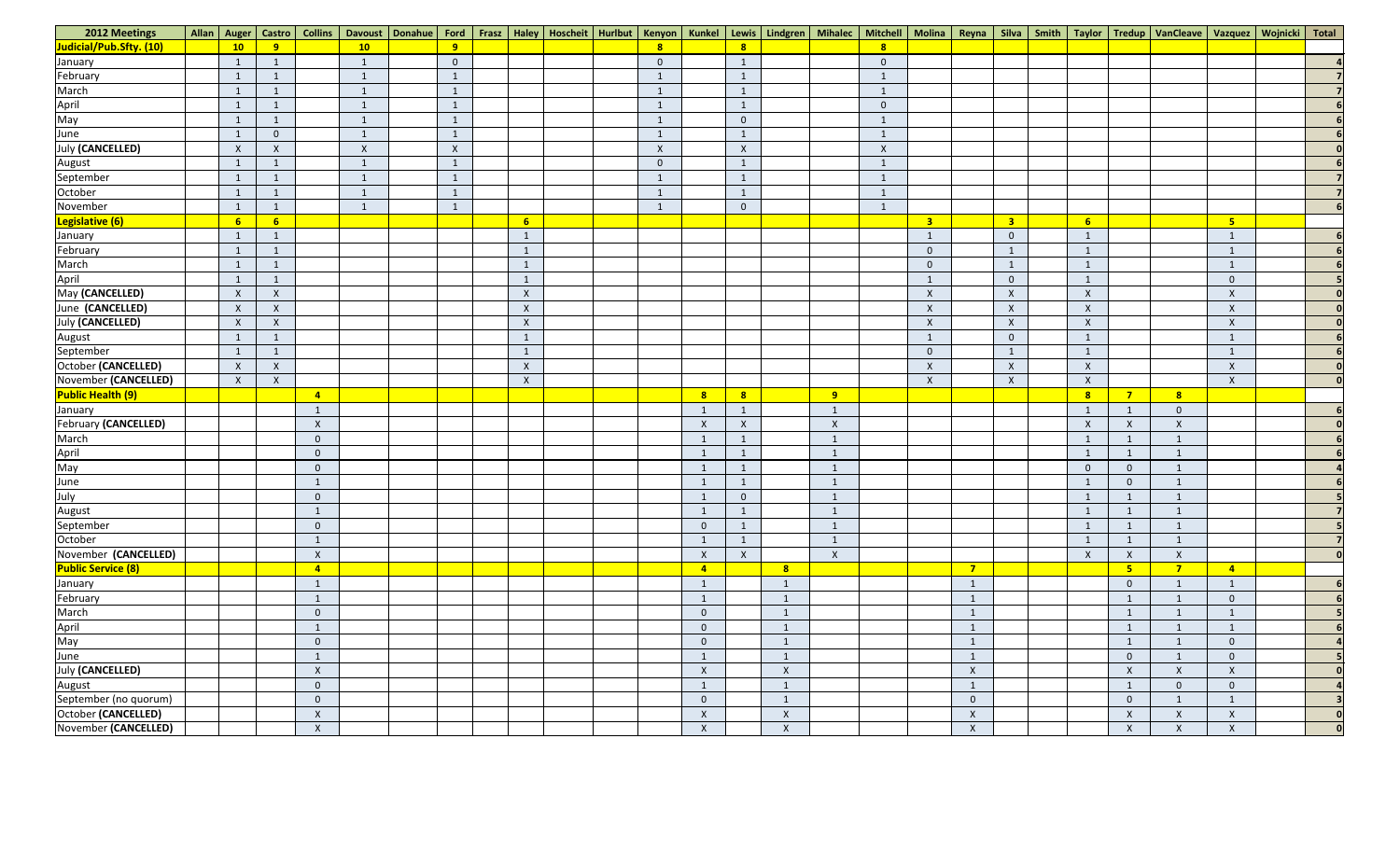| <b>2012 Meetings</b>       |    |    |           |    |    |                 |    |    |                |    |    |    |    |    |    |    |          |    |    |    |    |    |    | Allan   Auger   Castro   Collins   Davoust   Donahue   Ford   Frasz   Haley   Hoscheit   Hurlbut   Kenyon   Kunkel   Lewis   Lindgren   Mihalec   Mitchell   Molina   Reyna   Silva   Smith   Taylor   Tredup   VanCleave   Va |          |    |  |
|----------------------------|----|----|-----------|----|----|-----------------|----|----|----------------|----|----|----|----|----|----|----|----------|----|----|----|----|----|----|--------------------------------------------------------------------------------------------------------------------------------------------------------------------------------------------------------------------------------|----------|----|--|
| <b>Transportation (11)</b> |    |    |           |    |    | 10 <sub>1</sub> |    |    |                |    | 11 | 11 |    |    |    |    | 10       |    |    |    |    |    |    |                                                                                                                                                                                                                                | 9        |    |  |
| January                    |    |    |           |    |    |                 |    |    | $\overline{0}$ |    |    |    |    |    |    |    | $\Omega$ |    |    |    |    |    |    |                                                                                                                                                                                                                                |          |    |  |
| February                   |    |    |           |    |    |                 |    |    |                |    |    |    |    |    |    |    |          |    |    |    |    |    |    |                                                                                                                                                                                                                                |          |    |  |
| March                      |    |    |           |    |    |                 |    |    |                |    |    |    |    |    |    |    |          |    |    |    |    |    |    |                                                                                                                                                                                                                                |          |    |  |
| April                      |    |    |           |    |    |                 |    |    | -0             |    |    |    |    |    |    |    |          |    |    |    |    |    |    |                                                                                                                                                                                                                                |          |    |  |
| May                        |    |    |           |    |    |                 |    |    | $\Omega$       |    |    |    |    |    |    |    |          |    |    |    |    |    |    |                                                                                                                                                                                                                                |          |    |  |
| June                       |    |    |           |    |    |                 |    |    |                |    |    |    |    |    |    |    |          |    |    |    |    |    |    |                                                                                                                                                                                                                                | $\Omega$ |    |  |
| July                       |    |    |           |    |    |                 |    |    |                |    |    |    |    |    |    |    |          |    |    |    |    |    |    |                                                                                                                                                                                                                                |          |    |  |
| <b>August</b>              |    |    |           |    |    |                 |    |    |                |    |    |    |    |    |    |    |          |    |    |    |    |    |    |                                                                                                                                                                                                                                |          |    |  |
| September                  |    |    |           |    |    |                 |    |    |                |    |    |    |    |    |    |    |          |    |    |    |    |    |    |                                                                                                                                                                                                                                | $\Omega$ |    |  |
| October                    |    |    |           |    |    |                 |    |    |                |    |    |    |    |    |    |    |          |    |    |    |    |    |    |                                                                                                                                                                                                                                |          |    |  |
| November                   |    |    |           |    |    |                 |    |    | $\overline{0}$ |    |    |    |    |    |    |    |          |    |    |    |    |    |    |                                                                                                                                                                                                                                |          |    |  |
|                            |    |    |           |    |    |                 |    |    |                |    |    |    |    |    |    |    |          |    |    |    |    |    |    |                                                                                                                                                                                                                                |          |    |  |
| <b>Total Attended</b>      | 48 | 44 | <b>54</b> | 18 | 52 | 42              | 42 | 60 | 26             | 44 | 54 | 55 | 39 | 63 | 41 | 49 | 57       | 24 | 26 | 23 | 37 | 39 | 28 | 54                                                                                                                                                                                                                             | 42       | 50 |  |